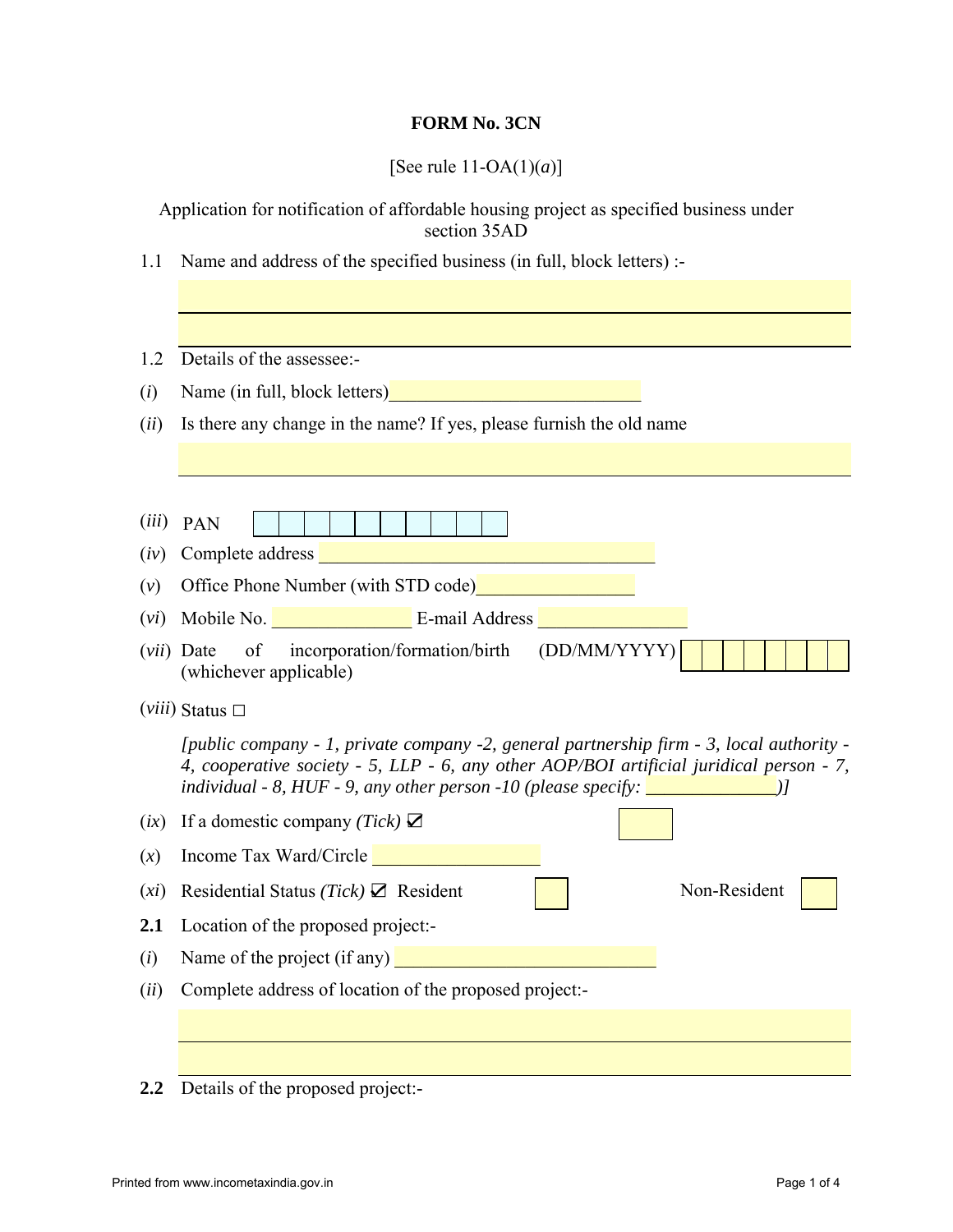|                                                                      | Sl.No. Description                                                  | Category of unit<br>(EWS/LIG/MIG/Other<br>Residential/Commercial) | Rentable Number<br>area | of units | Total<br>rentable<br>area<br>$(4*5)$ | Percentage<br>of total<br>allocable<br>rentable<br>area |
|----------------------------------------------------------------------|---------------------------------------------------------------------|-------------------------------------------------------------------|-------------------------|----------|--------------------------------------|---------------------------------------------------------|
| $\mathcal{I}$                                                        | $\overline{2}$                                                      | $\mathfrak{Z}$                                                    | $\overline{4}$          | 5        | 6                                    | 7                                                       |
|                                                                      |                                                                     |                                                                   |                         |          |                                      |                                                         |
|                                                                      |                                                                     |                                                                   |                         |          |                                      |                                                         |
|                                                                      |                                                                     |                                                                   |                         |          |                                      |                                                         |
|                                                                      |                                                                     |                                                                   |                         |          |                                      |                                                         |
|                                                                      |                                                                     |                                                                   |                         |          |                                      |                                                         |
|                                                                      |                                                                     |                                                                   |                         |          |                                      |                                                         |
|                                                                      | Total allocable rentable area (col. 6) $&$ total percentage (col.7) |                                                                   |                         |          |                                      |                                                         |
| Details of other areas to be constructed (common facilities, etc.):— |                                                                     |                                                                   |                         |          |                                      |                                                         |
|                                                                      |                                                                     |                                                                   |                         |          |                                      |                                                         |
|                                                                      |                                                                     |                                                                   |                         |          |                                      |                                                         |

(*i*) Rentable area of various units in the project (indicate in sq. metres):-

| 2.4           | Proposed investment (amount in Rs. lakhs)                                                                                       |    |        |         |
|---------------|---------------------------------------------------------------------------------------------------------------------------------|----|--------|---------|
|               | of<br>actual<br>2.5 Expected<br>date<br>commencement<br><sub>or</sub>                                                           | of | the    | project |
| <b>3.1</b>    | Whether the assessee has any land or project adjacent or in the<br>vicinity of the proposed project? (If yes, details thereof.) |    | Yes/No |         |
|               |                                                                                                                                 |    |        |         |
|               |                                                                                                                                 |    |        |         |
| 3.2           | Whether the proposed project is located or developed as a<br>separate identifiable area?                                        |    | Yes/No |         |
| 3.3           | Whether the project is independent of other projects or is an<br>extension or part of any other project?                        |    | Yes/No |         |
| $3.4^{\circ}$ | The nature of title the assessee holds on the land on which the<br>project is situated.                                         |    |        |         |
|               |                                                                                                                                 |    |        |         |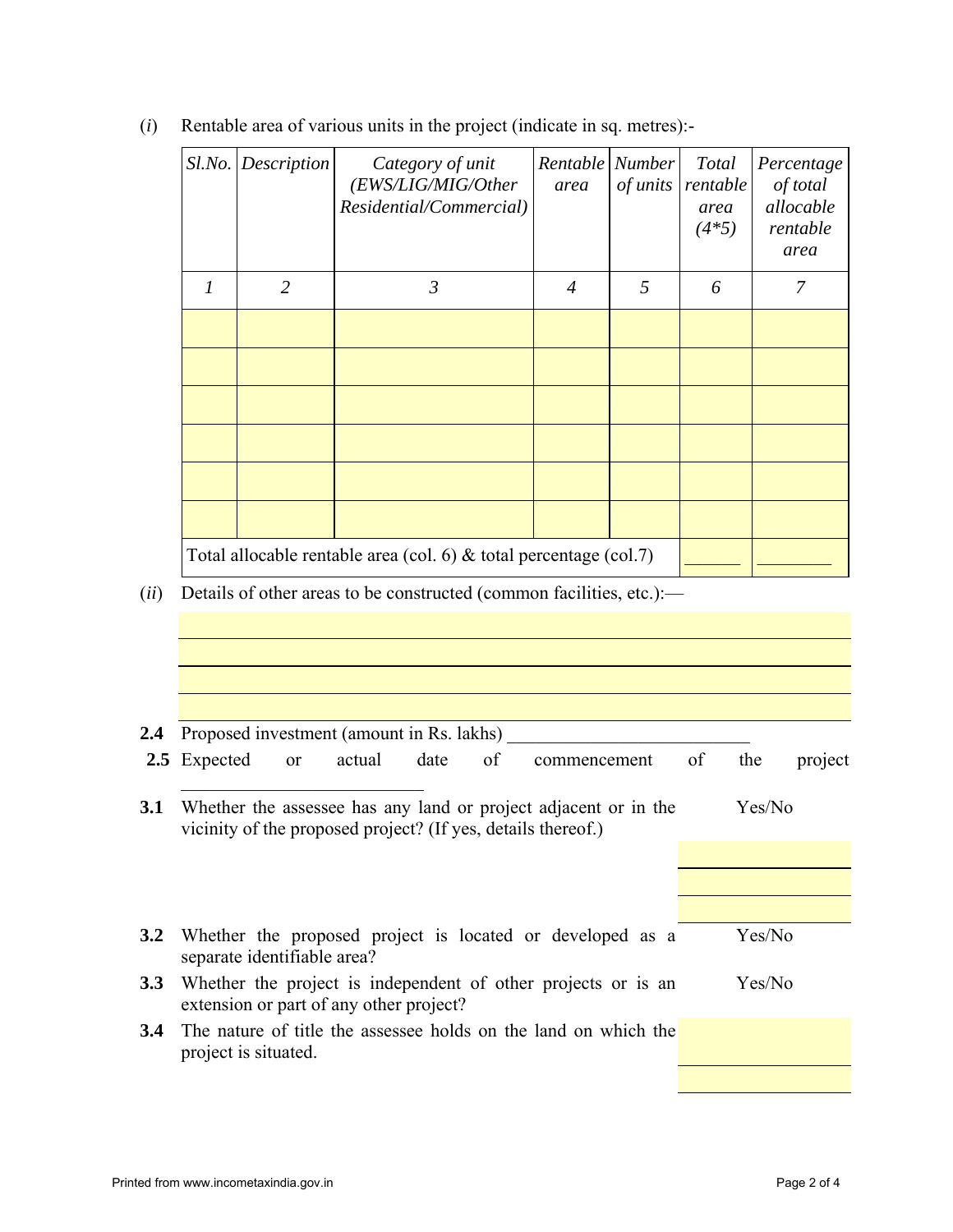| 3.5   | Whether the project is developed under any agreement and if yes,<br>the details of other parties (other than applicant) to such an<br>agreement?                                                                             | Yes/No |
|-------|------------------------------------------------------------------------------------------------------------------------------------------------------------------------------------------------------------------------------|--------|
|       |                                                                                                                                                                                                                              |        |
|       |                                                                                                                                                                                                                              |        |
| 3.6   | Whether each of the following conditions mentioned in sub-rule<br>$(2)$ of rule 11-OA is fulfilled:—                                                                                                                         |        |
| (i)   | the project has the prior sanction of the competent authority<br>empowered under the Scheme of Affordable Housing in<br>Partnership framed by the Ministry of Housing and Urban<br>Poverty Alleviation, Government of India; | Yes/No |
| (ii)  | the date of commencement of operations of the project is on or<br>after the 1st day of April, 2011;                                                                                                                          | Yes/No |
| (iii) | the project is on a plot of land which has a minimum area of one<br>acre;                                                                                                                                                    | Yes/No |
| (iv)  | at least thirty per cent of the total allocable rentable area of the<br>project comprises of affordable housing units of EWS category;                                                                                       | Yes/No |
| (v)   | at least sixty per cent of the total allocable rentable area of the<br>project comprises of affordable housing units of EWS and LIG<br>categories;                                                                           | Yes/No |
| (vi)  | at least ninety per cent of the total allocable rentable area of the<br>project comprises of affordable housing units of EWS, LIG and<br>MIG categories;                                                                     | Yes/No |
| (vii) | the layout and specifications including design of the project to be<br>developed and built have been approved by the State or Union<br>territory Government or its designated implementing agency.                           | Yes/No |

## **DECLARATION**

I/We hereby undertake to continue to operate the affordable housing project during the period in which the benefits under section 35AD of the Income-tax Act, 1961 are to be availed.

I/We hereby certify that the above statements are true and correct to the best of my/our knowledge and belief.

*(Signature of Applicant)* 

 $\mathcal{L}_\text{max}$